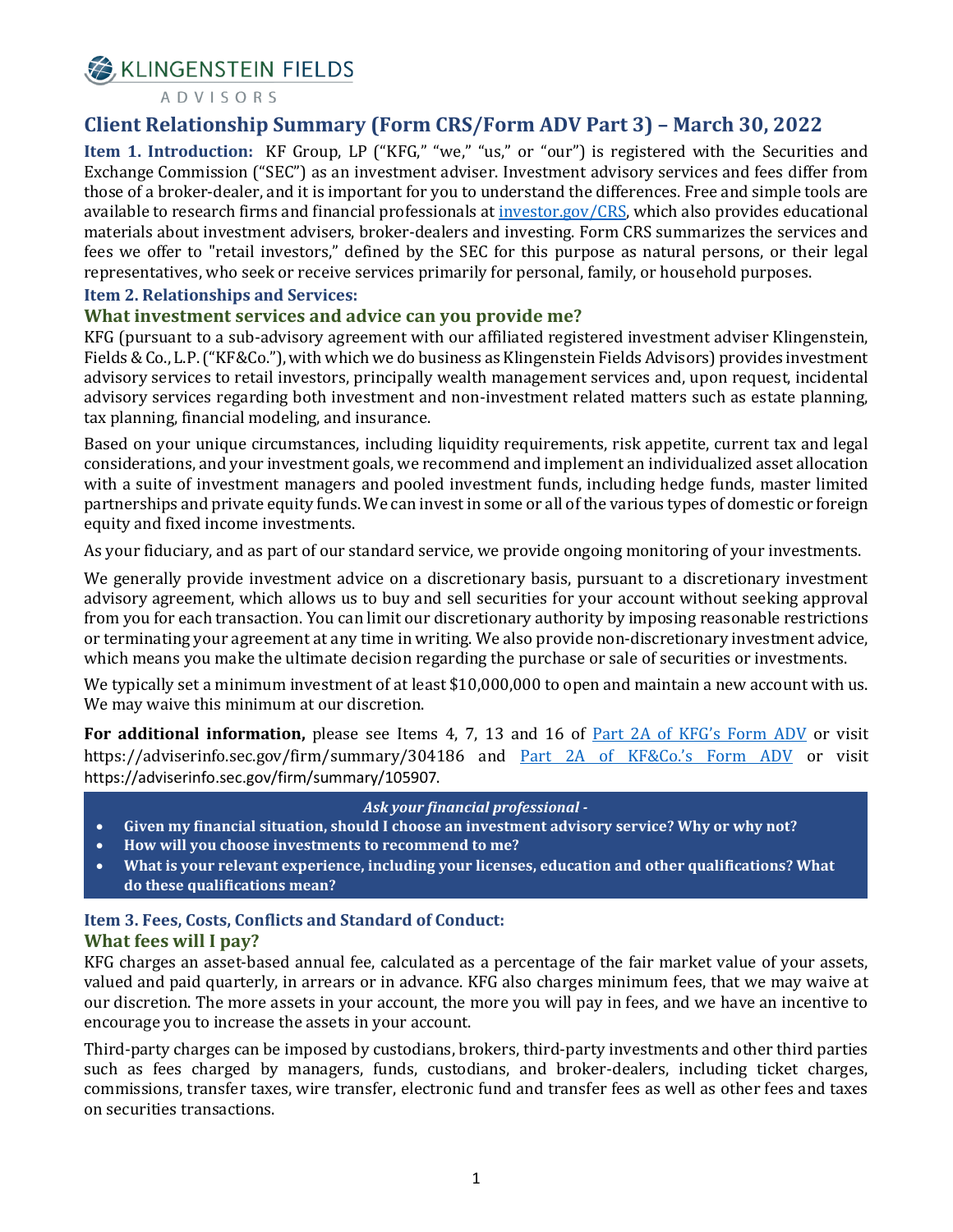**A KLINGENSTEIN FIELDS** 

#### **ADVISORS**

*You will pay fees and costs whether you make or lose money on your investments. Fees and costs will reduce any amount of money you make on your investments over time. Please make sure you understand what fees and costs you are paying.*

**For additional information,** please see Item 5 of our [Part 2A of KFG's Form ADV](https://adviserinfo.sec.gov/firm/summary/304186) or visit https://adviserinfo.sec.gov/firm/summary/304186.

*Ask your financial professional -*

**Help me understand how these fees and costs might affect my investments. If I give you \$1,000,000 to invest, how much will go to fees and costs, and how much will be invested for me?**

#### **Conflicts and Standard of Conduct:**

**What are your legal obligations to me when acting as my investment adviser? How else does your firm make money and what conflicts of interest do you have?**

*When we act as your investment adviser,* we have to act in your best interest and not put our interest ahead of yours. At the same time, the way we make money creates some conflicts with your interests. You should understand and ask us about these conflicts because they can affect the investment advice we provide you. Here are some examples to help you understand what this means.

- KFG can recommend that qualified clients invest, on a non-discretionary basis, in affiliated private funds for which our affiliates or we earn management fees and in certain cases incentive or administrative fees. KFG has an incentive to recommend these funds.
- KFG is affiliated with KF&Co. KFG and KF&Co. share certain resources and personnel, conduct a fully integrated advisory business and together do business as Klingenstein Fields Advisors. KFG has an incentive to recommend that clients invest in investment strategies offered by KF&Co.

**For additional information,** please see Items 4, 6, 10, 11, 12 and 14 of [Part 2A of KFG's Form ADV](https://adviserinfo.sec.gov/firm/summary/304186) or visit https://adviserinfo.sec.gov/firm/summary/304186 and [Part 2A of KF&Co.'s Form ADV](https://adviserinfo.sec.gov/firm/summary/105907) or visit https://adviserinfo.sec.gov/firm/summary/105907.

#### *Ask your financial professional -*

## **How might your conflicts of interest affect me, and how will you address them?**

Additional information on conflicts of interest can be found in Items 7, 8, 10, 11 and 12 of [Part 2A of KFG's](https://adviserinfo.sec.gov/firm/summary/304186)  [Form ADV](https://adviserinfo.sec.gov/firm/summary/304186) or visit https://adviserinfo.sec.gov/firm/summary/304186 and [Part 2A of KF&Co.'s Form ADV](https://adviserinfo.sec.gov/firm/summary/105907) or visit https://adviserinfo.sec.gov/firm/summary/105907.

## **How do your financial professionals make money?**

Our financial professionals receive a salary and a discretionary bonus, based on the firm's overall financial condition and profitability, individual contributions and obtaining or retaining clients for the firm. Some financial professionals also receive compensation for obtaining clients, calculated as a percentage of the firm's revenue paid by such clients. This presents a potential conflict of interest because it incentivizes financial professionals to encourage you to invest with us or to increase your assets under our management.

## **Item 4. Disciplinary History:**

**Do you or your financial professionals have legal or disciplinary history?**

No. Please visit **[Investor.gov/CRS](https://www.investor.gov/home/welcome-investor-gov-crs)** for free and simple search tools to research us and our financial professionals.

*Ask your financial professional –*

**As a financial professional, do you have any disciplinary history? For what type of conduct?**

#### **Item 5. Additional Information:**

For additional information about our services, to request up-to-date information or to request a copy of our relationship summary, please visit our website at [www.klingenstein.com](http://www.klingenstein.com/) or contact us at 212-492-7000 or via email a[t info@klingenstein.com.](mailto:info@klingenstein.com) 

#### *Ask your financial professional –*

**Who is my primary contact person? Is he or she a representative of an investment adviser or broker-dealer? Who can I talk to if I have concerns about how this person is treating me?**